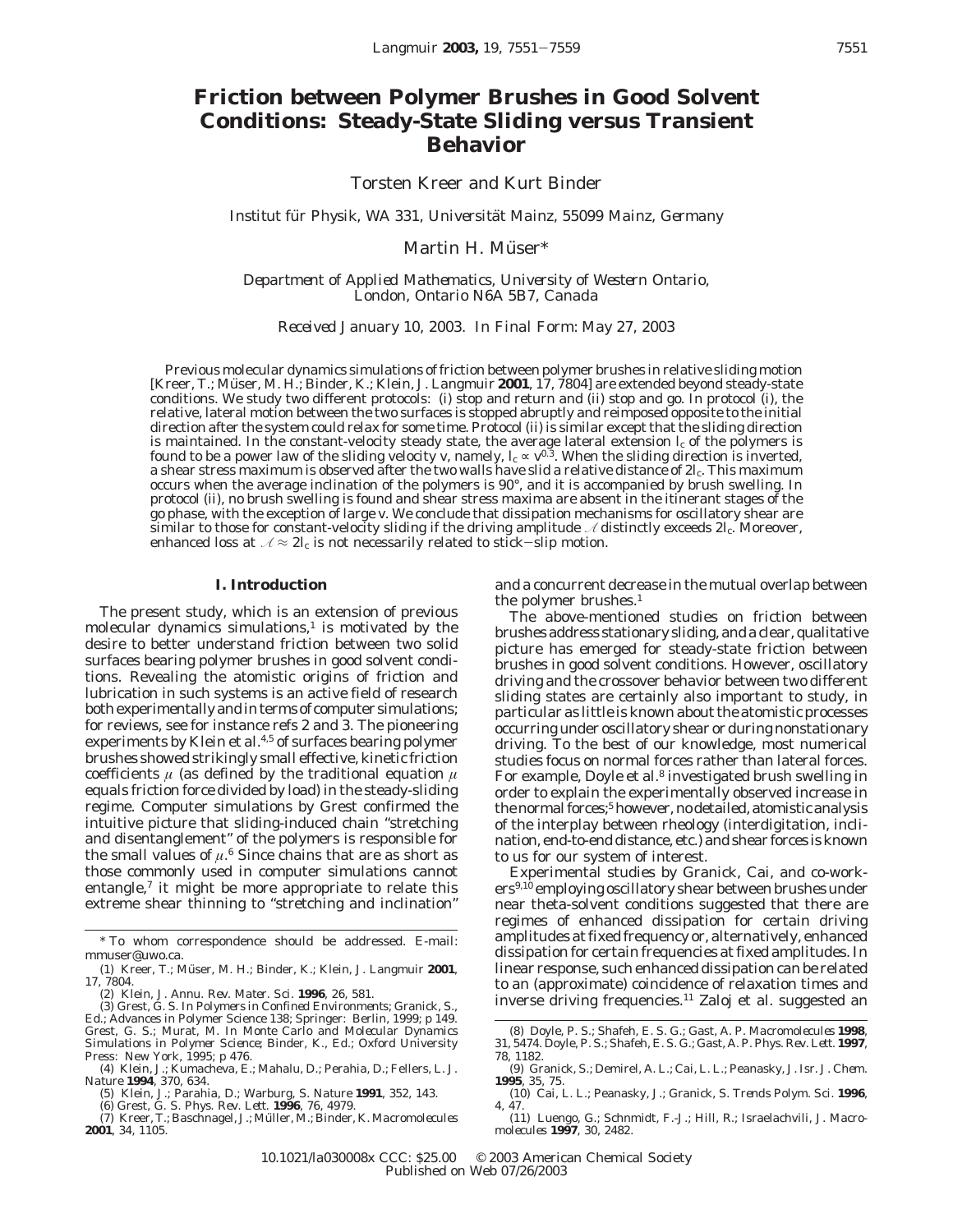alternative mechanism for the occurrence of enhanced dissipation.12 Taking into consideration the elastic coupling of the driving device to an embedded (frictional) system, they showed that stick-slip motion can occur at intermediate driving amplitudes  $\mathcal{A}$ , which would then explain the observed enhanced dissipation. Both at small  $\mathcal{A}$  and at large  $\mathcal{A}$ , friction would be smaller, because the embedded particle's motion is smooth in either limit. Zaloj et al. supported their claim by studying a simple linear molecule, embedded between two shearing plates. While Zaloj et al.'s scenario for enhanced dissipation is certainly legitimate, it is not necessarily the relevant mechanism for our system of interest and a more accurate model is needed to clarify the mechanism.

Another important study on itinerant effects in good solvent conditions was reported by Tadmor et al.<sup>13</sup> They studied the effect of waiting time on the itinerant friction, once sliding was reinitiated in the direction opposite to the initial sliding direction. They found an increase in friction with waiting time and argued that this increase is due to the mutual interpenetration of the brushes, which increased with increasing waiting time.

In this paper, we intend to contrast rheological and tribological properties for stationary and nonstationary sliding of polymer brushes in good solvent conditions. As in our preceding paper, special emphasis is placed on the interplay between shear forces  $\sigma_{\rm br}$  and the mutual brush interdigitation. Nonstationary sliding is realized in two different manners, namely, protocol (i), "stop and return", and protocol (ii), "stop and go". In both modes, we start from steady-state sliding at velocity *v* and bring the relative, lateral motion of the two confining walls to an immediate stop. The system can then relax for some time *t*rel. In most cases, we chose *t*rel larger than the time that  $\sigma_{\rm br}$  needs to decay to zero within statistical uncertainty. Sliding is then reinitiated with the same absolute velocity as before, which is (i) opposite to or (ii) along the old sliding direction. Such a protocol will allow us to perform a detailed investigation of the transient behavior that occurs after relaxation and/or after inversion of *v*.

One of the goals in this study is to analyze the effect of nonstationary sliding on the interdigitation *I* of the brushes and the concurrent induced changes in the shear stresses  $\sigma_{\rm br}$ . In ref 1 (Figure 9), we observed a surprisingly large correlation between *I* and  $\sigma_{\rm br}$ : the effect on  $\sigma_{\rm br}$  due to large momentum transfers between monomers at large sliding velocities was almost exactly balanced by the inclination of the polymers. As a result,  $\sigma_{\rm br}$  was nearly a unique function of *I* within a large parameter space, in which many parameters were varied significantly such as grafting density, solvent viscosity, and sliding velocity. The interplay between interdigitation and shear forces during nonstationary sliding will therefore also be central to this study.

The remainder of this paper is organized as follows: In the following section, the simulation method, the features of the model, and the most important observables are discussed. Section III contains the results of our simulations. We will first provide information on steadystate sliding that is complementary to our previous work. Then, the analysis of shear stress relaxation will be presented as well as rheological and tribological behavior when sliding is reinitiated. Section IV contains the conclusions.

## **II. Method, Model, and Observables**

In this study, we perform standard molecular dynamics (MD) simulations of a coarse-grained model, which is well established for the investigation of friction between polymer-bearing surfaces.3The polymers consist of beadspring chains, where appropriate potentials ensure excluded volume interactions between the beads as well as the connectivity along the backbone of the chain. These potentials are the Lennard-Jones potential

$$
U(r) = 4\epsilon \left[ \left( \frac{\sigma}{r} \right)^{12} - \left( \frac{\sigma}{r_c} \right)^{12} - \left( \frac{\sigma}{r} \right)^6 + \left( \frac{\sigma}{r_c} \right)^6 \right] \tag{1}
$$

where  $r_c$  is the interaction cutoff radius, and the finitely extensible nonlinear elastic (FENE) potential

$$
U_{\text{FENE}}(r) = \begin{cases} -0.5kR_0^2 \ln[1 - (r/R_0)^2] & r \le R_0 \\ \infty & r > R_0 \end{cases}
$$
 (2)

where  $R_0 = 1.5\sigma$ ,  $k = 15\epsilon/\sigma^2$ , and *r* is the distance between adjacent particles.  $\epsilon$  and  $\sigma$  are characteristic energy and length scales, respectively. One end of each polymer is tethered to a random position on one of the two atomically smooth surfaces. Both surfaces bear the same amount of grafted polymers. The solvent is not treated explicitly, but in terms of a Langevin thermostat. Including solvent atoms would slow the simulations distinctly and prevent us from accessing the relevant length and time scales. As done previously, good solvent conditions are mimicked by the effective interactions between monomers. By choosing a cutoff radius of  $r_c = 2^{1/6}\sigma$ , we allow only for repulsive interactions. This choice is often referred to as the athermal case. All data presented in the following figures are expressed within the Lennard-Jones units of ref 1. Note that in order to compare our results with experiments, it will be necessary to scale length and time scales in a meaningful way, because the polymers used in experiments have a much larger degree of polymerization *N* than in our simulations. This issue is also discussed in more detail in ref 1.

There is one important modification of our simulations with respect to ref 1. In our previous study, the thermostat acted within the laboratory system. This created a small asymmetry in the structures of the two opposing brushes, because the upper brush was moved and hence dragged through the solvent, while the lower brush remained fixed in the laboratory system. In the new series of simulations, we switch off the thermostat parallel to the shear direction, because we do not want to bias or to impose any (effective) solvent flow in the sliding direction. This change has two additional motivations: First, in our previous work we overestimated the effect of solvent flow into the brushes, while in this work we underestimate the flow. If both methods yield similar results for the rheology and the tribology of the brushes, one may be confident that there are no relevant, systematic artifacts. Second, during the stop phase of our simulations, we want to analyze the relaxation of the brushes. With our previous choice of the thermostat, the signal-to-noise ratio is less good and, in addition, relaxation times are larger than with our new choice of thermostating only normal to sliding. As it turns out, however, the qualitative effects of the abovementioned alteration on the shear forces between the brushes are rather minor; merely quantitative details are affected. This could be expected, because our system is highly viscous and thus far from a fluid at large Reynolds numbers, for which this issue would be critical. To avoid underestimating heat transport, we leave the thermostat

<sup>(12)</sup> Zaloj, V.; Urbakh, M.; Klafter, J. *Phys. Rev. Lett.* **1998**, *81*, 1227. (13) Tadmor, R.; Janik, J.; Fetters, L. J.; Klein, J. Private communication, 2002.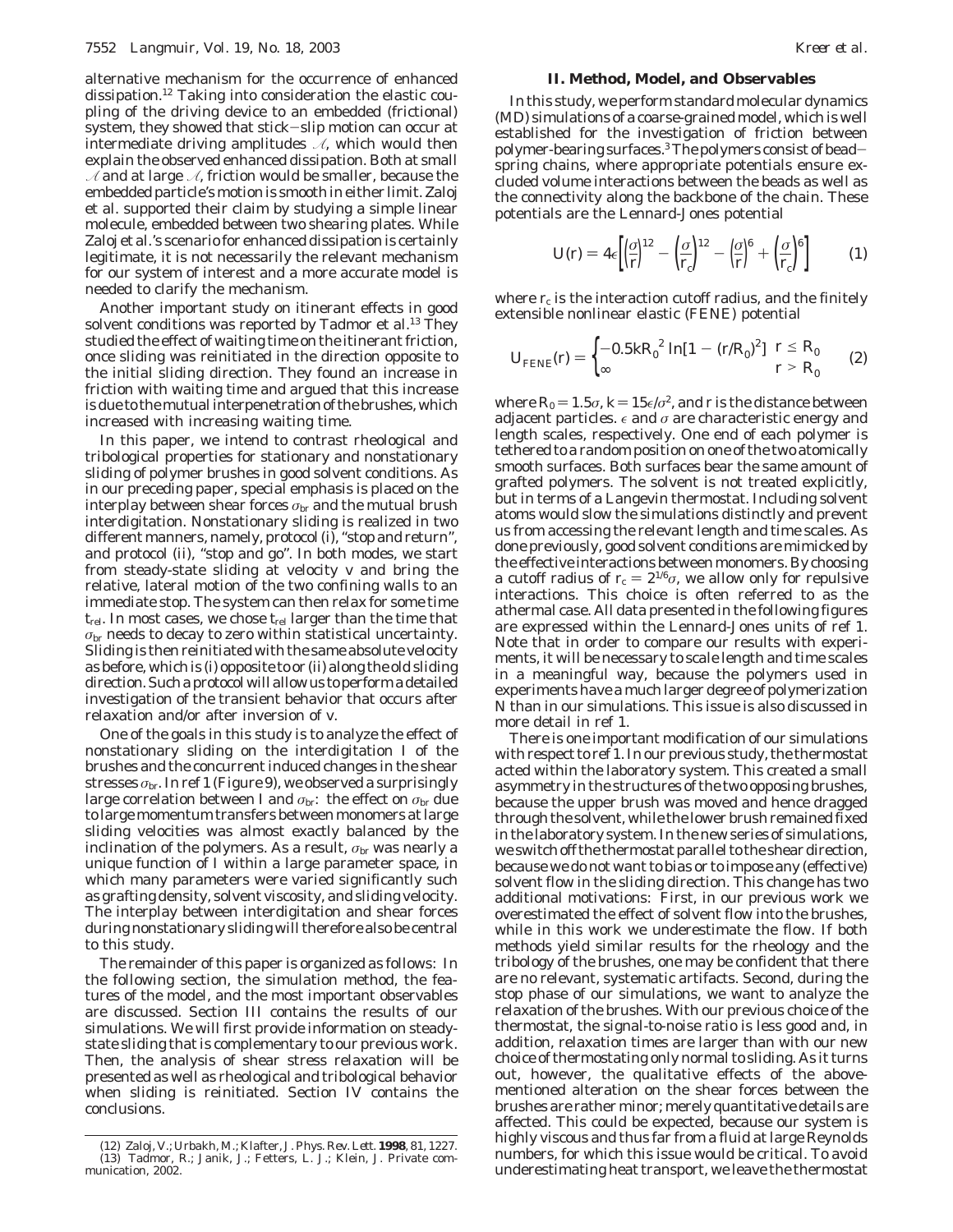

**Figure 1.** Normal stress  $\sigma_\text{N}$  as a function of an effective density  $N\bar{\alpha}_g/D$  between the two confining walls for different degrees of polymerization N and grafting densities  $\alpha_{g}$ . The arrow encompasses the regime of the shear simulations presented below. The dashed line reflects a power law*D*-4.2. Inset: Surface density of the number of interactions per area *N*int/*A* as a function of the scaled inverse separation. *N*int counts the number of interactions between monomers belonging to the upper brush and monomers attributed to the lower brush.

switched on in the directions normal to sliding. A more detailed discussion is given in section III.A.

The grafting densities  $\alpha_{g}$  employed in this study range between 1.9  $\alpha_{\rm g}^*$  and 2.5  $\alpha_{\rm g}^*$ , where  $\alpha_{\rm gyr}^*$  is the radius of gyration critical grafting density and *R*<sub>gyr</sub> is the radius of gyration of a single free chain in solution. At  $\alpha_{\rm g}^*$ , chains are starting<br>to loverlan, which, leads, to stretching, of, the nolymers to overlap which leads to stretching of the polymers perpendicular to the walls. The simulations of this study are carried out in a regime of large compression. The dependence of the normal stress  $\sigma_N$  on the distance *D* between the surfaces can be approximated rather well by a power law  $\sigma_N \propto (N\alpha_g/D)^{4.2}$ , which is shown in Figure 1. This empirical exponent agrees rather well with the situation encountered experimentally, although here the brushes are only compressed by about a factor of  $2-3$ with respect to the unperturbed brush. This is much less than typical experimental compressions, but owing to the relatively small degree of polymerization in the simulations, we obtain the correct scaling at smaller absolute values of the compressions than in experiment.

Most of our simulations are done in the regime marked by the arrow in Figure 1, where  $30 \le N \le 60$ ,  $1.9 \le \alpha_{\rm g}$ /  $\alpha_{g} \geq 2.3$ , and  $D = 17.3$ , uness mentioned otherwise.<br>Despite the relatively strong increase of  $\sigma_{N}$  with increasing  $\alpha_{\sigma}^{*} \leq 2.5$ , and  $D = 17.5$ , unless mentioned otherwise. effective density  $N\alpha_{\rm g}/D$ , it is not yet possible to define static friction in a meaningful way. The reason is that the lateral motion between the walls behaves as diffusive or subdiffusive when no external shear force is applied to the system.

Using the units of ref 1, the smallest shear velocity *v*  $= 0.01$  used in this study corresponds roughly to  $v \approx 1$ m/s. It is necessary to keep in mind that the comparison of absolute velocities between simulations and experiments is often rather meaningless within a tribological context. Instead it is more meaningful to compare results in which the ratios of characteristic distance and characteristic time are similar.14 Characteristic times increase with *N* rather rapidly, and as a consequence our results shall be compared to experimental sliding velocities much smaller than 1 m/s, because experimental values for *N*

are usually distinctly larger than those used in the simulations (namely,  $N = 30 - 60$  effective segments).

Figure 1 also includes information on the mutual interdigitation of brushes in thermal equilibrium, which turned out to be a central quantity in our preceding work. We specify the amount of interdigitation using two different observables, namely, the number of interactions *N*<sub>int</sub> and the overlap integral *I*. *N*<sub>int</sub> is counted by adding up the number of pairs of monomers where the two monomers belong to different brushes and where the distance between the monomers is smaller than a characteristic, atomic-scale distance  $r_c$ . We chose  $r_c$  to be identical with the cutoff radius of the potential, which is slightly larger than the separation between two adjacent monomers on the polymer backbone. *N*<sub>int</sub> can be written as

$$
N_{\text{int}} = \sum_{\substack{j \in \text{lower brush} \\ j \in \text{upper brush}}} \Theta(r_{jj} - r_{\text{c}}) \tag{3}
$$

where *rij* denotes the separation between monomer *i* and monomer *j*, and  $\Theta$  is a step function, which is 1 if its argument is negative and 0 for a positive argument. The definition of *N*int differs slightly from the one given before in eq 10 of ref 1. The overlap integral *I* is defined as the integral of the product  $\rho_{\text{ub}}(z)\rho_{\text{lb}}(z)$  over *z*, where *z* denotes the coordinate normal to the interface and  $\rho_{\rm ub}(z)$  and  $\rho_{\rm lb}(z)$ denote the monomer density of the upper and lower brush, respectively. To a good approximation, *N*int is proportional to *I*. For our data related to  $D = 17.5$  and  $\alpha_g / \alpha_g^* = 2.5$ , we find  $N_{\rm tot} / A \approx 825 I$  Including an offset and a term quadratic find  $N_{\rm int}/A$   $\approx$  825*I*. Including an offset and a term quadratic in *I* improves the fit by less than 5%.

The other central quantity of this study is the shear stress  $\sigma_{\rm br}$  between the brushes. This observable is evaluated directly at the interface of the two grafted layers, thus

$$
\sigma_{\text{br}} = \frac{1}{A} \sum_{\substack{j \in \text{lower brush} \\ j \in \text{upper brush}}} F_{||}(r_{jj}) \tag{4}
$$

where *A* is the area of contact and  $F_{\parallel}(r_{ij})$  is the force between monomers parallel to the sliding direction. Equation 4 allows us to calculate *non*stationary shear stresses with much higher sensitivity as if *σ* was evaluated at the confining walls, because the signal is smeared out less. In the case where one calculates the friction at the wall, one has to sum up the forces between the particles constituting the embedded system and those constituting either the upper wall or the lower wall. This means that in eq 4 the index *i* would run over all monomers and index *j* would run over all wall atoms. In steady-state sliding, the resolution of *σ* does not depend on the way in which *σ* is determined. As just mentioned, evaluating shear at the wall leads to a signal which is smeared out more than if the shear is evaluated directly between the two brushes. Due to the much smaller sliding velocities in experiments, the smear-out effect must be smaller than in our simulations, where run-time effects play a more significant role than in typical experimental situations.

### **III. Results**

**A. Steady-State Sliding, Revisited.** One important modification of our simulations with respect to our previous investigation<sup>1</sup> of shear stresses between polymer-bearing surfaces at constant velocity concerns the thermostat. Here, it no longer acts parallel to the sliding (14) Mu¨ ser, M. H. *Comput. Phys. Commun.* **2002**, *147*, 83. direction, which we always chose parallel to the *x*-axis. As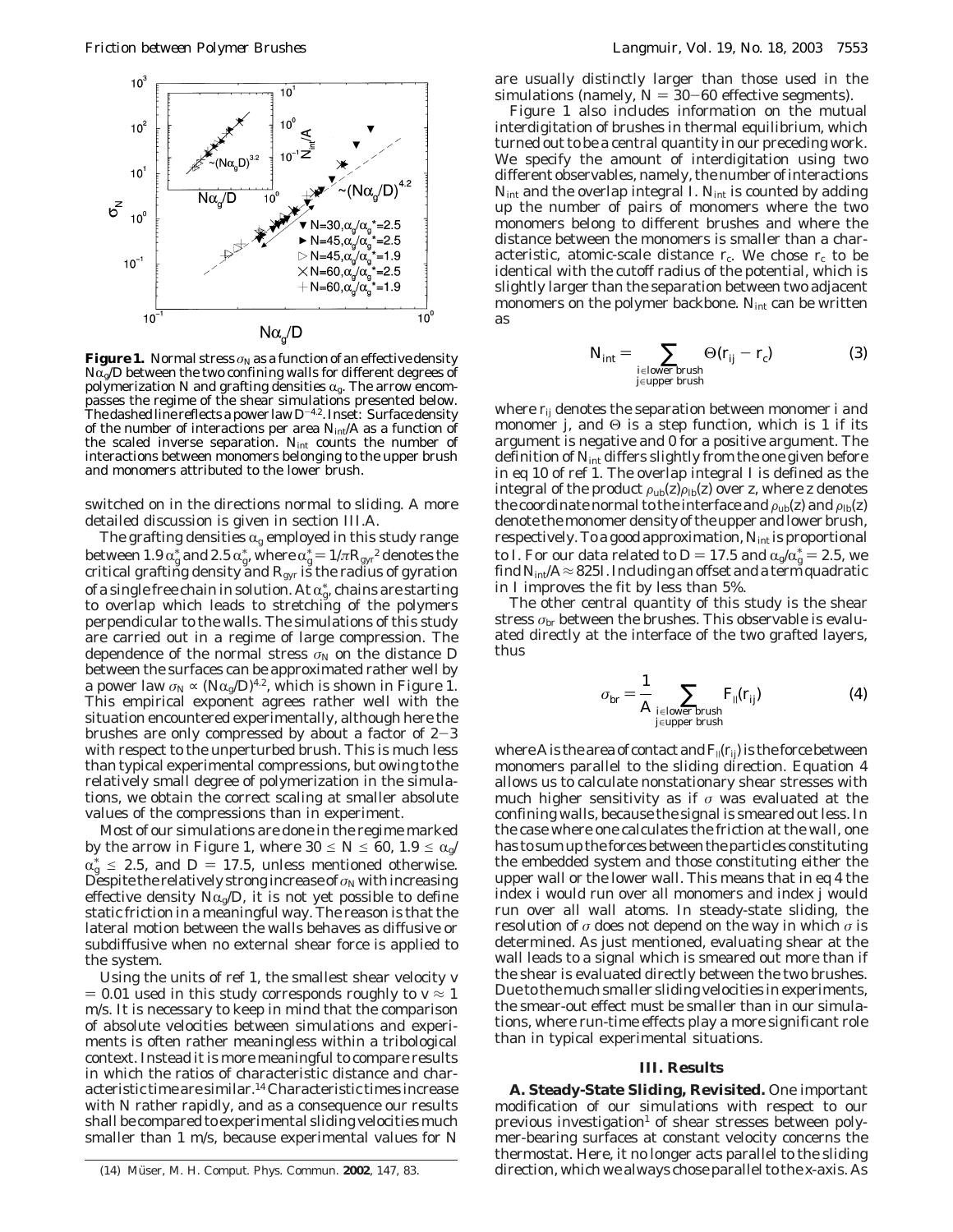

**Figure 2.** (a) Configuration of randomly chosen polymers at two different sliding velocities projected onto the (*xz*) plane. (b) Density profile of upper and lower brush. Inset: Shear stress *σ*br between brushes as a function of overlap distance *δ*. (c) Folded density profile. The lines are fits to the data according to  $\rho_{lb} \rho_{ub} \sim \exp[-(z/D - 0.5)^2/\delta^2]$ , which defines *δ*.

discussed in the Introduction, this means that we now underestimate the solvent flow into the brushes while we overestimated it in our preceding study. We will show here that this change does not have qualitative implications for the shear forces between the brushes and that the rheology of the brushes is altered only slightly. More importantly, we will also alter the degree of polymerization and grafting density to see how these parameters affect the shear forces between the brushes.

The shear alignment of the polymers, as shown by a snapshot in Figure 2a, is now entirely induced by the brush-brush interaction, while it was also induced through the solvent flow before. Increasing the sliding velocity reduces the mutual brush interpenetration. This can be seen in Figure 2b, which contains the density profiles of the individual brushes for different sliding velocities. The folded density profiles  $\rho_{\text{lb}}(z)\rho_{\text{ub}}(z)$  now can be approximated rather well by a Gaussian exp[-(*z*/*<sup>D</sup>* -  $(0.5)^2/\delta^2$ ] as demonstrated in Figure 2c.

Due to the altered thermostat, the folded density profiles are now much more symmetric than previously; see Figure 7 in ref 1. Another difference concerns the folded density profile in the middle of the interface  $z = D/2$ , which decreases considerably less with increasing shear velocity than in our previous treatment. Despite these discrepancies, important results remain unaltered. In particular, the shear stress between the brushes decreases with increasing shear velocity, as shown in the inset of Figure 2b. Also, the large correlation between overlap and shear force persists in our new treatment, which is demonstrated in more detail in Figure 3, where we also varied the degree of polymerization *N* as compared to our previous study. The coupling of the brushes to the solvent is treated like in our previous approach within one data set of Figure 3, but the corresponding data fall on the same curve as the new data. Only changing the grafting density (in units of the critical grafting density  $\alpha_{\rm g}^*$  apparently causes a significant deviation from the original curve significant deviation from the original curve.

The data shown in Figure 3 exhibit an almost logarithmic velocity or shear-rate dependence of *N*int within the limited range of velocities accessible to the simulations, as shown in Figure 4. This is consistent with the logarithmic shear-rate dependence of the shear force, which is discussed in more detail in a separate study by



**Figure 3.** Shear stress  $\sigma_{\text{br}}$  as a function of brush interdigitation as measured by the number of interactions  $N_{\text{int}}$ . Data from previous work, in which the thermostat also acted along the sliding direction ( $\gamma = 2$ ), are included in the figure.



**Figure 4.** Number of interactions between opposing brushes as a function of shear rate.

some of the present authors,<sup>15</sup> which focuses especially on relaxation processes after the sliding motion is stopped abruptly. Note that the shear forces presented here do not include the coupling of the brushes to the solvent flow, as the solvent is not treated explicitly in our study. Thus,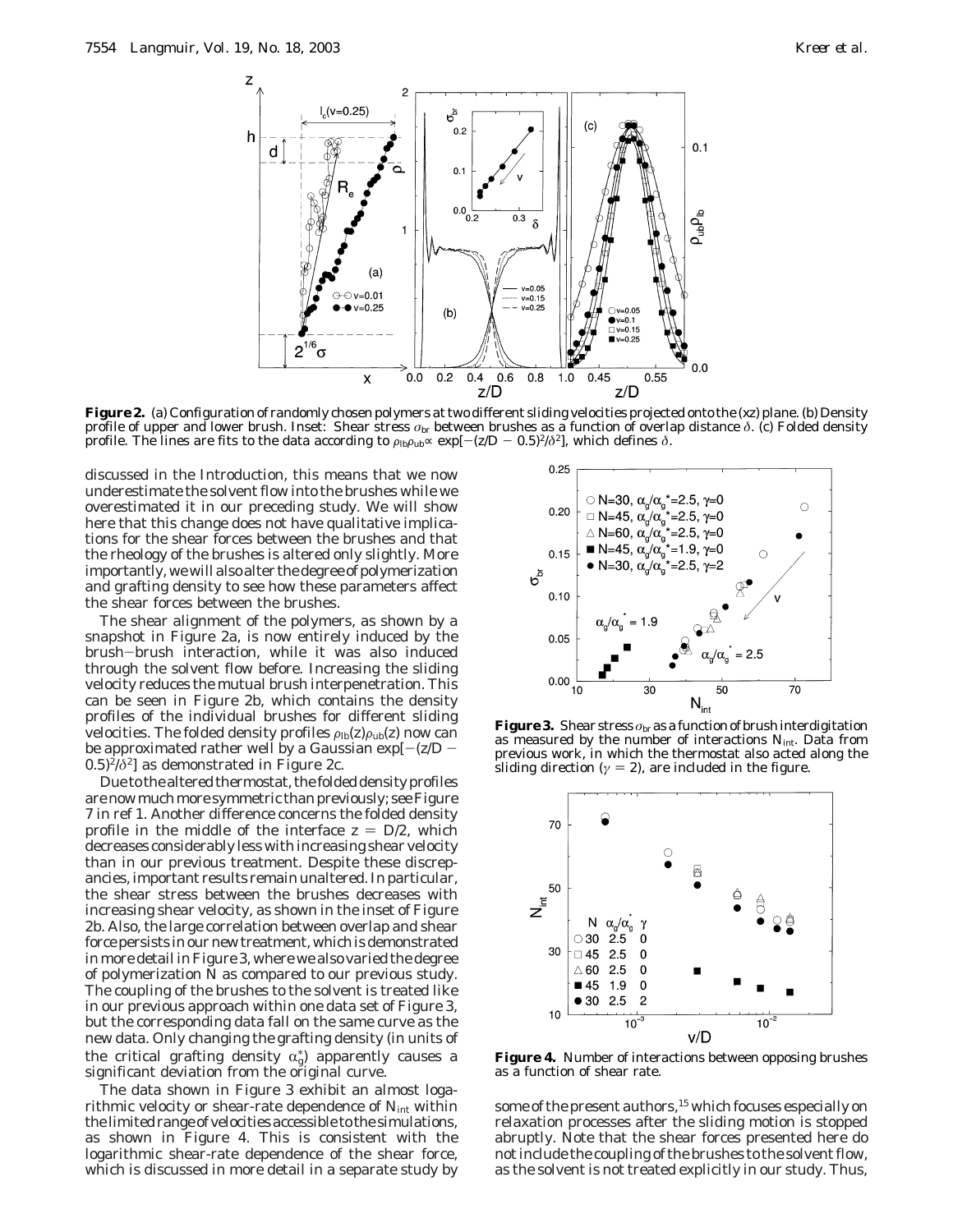the experimental verification of the logarithmic shearrate dependence of  $N_{\text{int}}$  and  $\sigma_{\text{br}}$  will be difficult if grafting densities are small and sliding velocities are large. Under such circumstances, the measured shear might be dominated by the solvent flow into the brushes.

Of course, the velocity range, in which the logarithmic behavior shown in Figure 4 can be observed, must be limited both at large and at small velocities. At sufficiently small velocities, linear response theory will apply and hence changes in *N*int must be linear in *v*. We do not have an estimate for the velocities where the crossover between the linear response and the logarithmic regime takes place. At large velocities, *N*int must remain positive, and thus the velocities where the logarithmic dependence of  $N_{\text{int}}$  on *v* must break down can easily be estimated from Figure 4. The discussion of both limits,  $v \rightarrow 0$  and  $v \rightarrow \infty$ , relies neither on brush swelling/shrinking nor on constant load/ separation constraints.

Figures  $2-4$ , which focus on mutual brush interpenetration, confirm the validity of the conclusions from previous works for the new thermostat conditions. However, as noted in the Introduction, sliding-induced inclination may also be responsible for small friction between brushes. Figure 2 alludes to this effect. The inclination of the polymers can be characterized by the projection of the end-to-end vector of the polymers onto the sliding direction. This characteristic length  $I_c$  can be expected to become important when sliding is reversed, as one has to pull at least a few times this distance before steady state can be achieved again. We find that the characteristic distance shows power-law behavior as a function of sliding velocity, which will be discussed next. The regime where powerlaw behavior can be observed must eventually break down both at small and at large velocities. At very small velocities, linear response must be valid and a linear relation between inclination and sliding velocity follows. At very large velocities, the chains are fully stretched. In our model, a strict upper bound for the maximum covalent bond length is given through the FENE potential.

**B. Stop and Return.** When the sliding direction is reversed, chains will have to reorient. After the upper wall is moved a sufficiently large distance in the new direction, the chains will be in the new steady state, which is a mirror image of the original steady state. In between, polymers must pass through a configuration where the inclination is 90°, which means that the end-to-end vector is perpendicular to the walls. The time at which the expectation value of the inclination is 90° is a characteristic time, which we call  $\tau_{\Phi}$  in the following. Here, we disregard the spatial extension of the polymer in the *y* direction, which always turned out to be small compared to the steady-state characteristic length  $l_c$ , with maybe the exception of the smallest sliding velocities. Alternatively, one may argue in terms of ensemble averages, in which case the definition of  $\tau_{\Phi}$  can remain the same, while the first moment of *y* automatically disappears for symmetry reasons.

One may estimate  $\tau_{\Phi}$  from a simple geometric consideration based on Figure 2a. Imagine a configuration where the (nongrafted) endgroups of two polymers belonging to opposing walls are close to each other. The (grafted) headgroups of the polymers then have a lateral displacement of  $2R_{\rm e}$  cos( $\Phi$ ) parallel to the sliding direction, which allows one to define a characteristic length  $I_c = R_e \cos(\Phi)$ . One has to pull the upper wall precisely by 2*l*<sub>c</sub>, to bring the two grafted headgroups of the two polymers under consideration on top of each other, which requires sliding in the reverse direction for a time  $2l_c/v$ . Taking into account inertia of the chain and/or damping effects, one would



**Figure 5.** Characteristic length  $I_c$  as a function of velocity. Closed points denote the values taken from steady-state examinations, and open symbols refer to our direct measurements of the characteristic times during reverse sliding. The solid line reflects the power law  $v^{0.28}$ .

expect  $2I_c/v$  to be an upper estimate for  $\tau_\Phi$ . However, considering the thermodynamic driving force, which prefers the (average) end-to-end vector to be perpendicular to the walls, one would expect  $2*l*<sub>c</sub>/*v*$  to be a lower estimate for  $\tau_{\Phi}$ . If both effects are small or cancel approximately, one obtains

$$
\tau_{\Phi}(v) \approx 2 \frac{R_{\rm e} \cos \Phi}{v} \tag{5}
$$

This estimate turns out to be a surprisingly good description of the correlation between  $\tau_{\phi}$  and  $I_c$ , as can be seen in Figure 5, where we compare the characteristic length *l*<sup>c</sup> as determined in steady-state sliding with the product of characteristic time *τ<sup>φ</sup>* and sliding velocity *v* of the stopand-return protocol.

Over some range of velocities, the characteristic length obeys a power law  $I_c \propto v^{0.3}$  as a function of sliding velocity, which is a reflection of the far-from-equilibrium nature of the simulations. This power-law relation can only be an approximation within a limited shear-rate window. The limits of the validity of  $I_c \propto v^{0.3}$  are imposed through the linear response regime at small shear rates and through fully stretched chains at large shear rates. While the exponent 0.3 is not found to be universal, that is, it depends on  $N$  and  $\alpha_{\rm g}$ , it would be interesting to check the power experimentally. As we will show later, the shear force maxima occur almost simultaneously with the condition that the average inclination passes through 90°. Unfortunately, it is not obvious to us what determines the precise value of the exponent in the power law  $l_c \propto v^{0.3}$ . One of the difficulties in the derivation of this power law would be the nontrivial dependence of the overlap and hence the shear force on the relative sliding velocity.

The behavior of the polymer's inclination during the itinerant stages of the return phase can be characterized in terms of a crossover function  $C_c(t)$ , which we define as

$$
C_{\rm c}(t) = \frac{\Phi(t) - 90^{\circ}}{\langle \Phi \rangle_{\rm ss} - 90^{\circ}}
$$
 (6)

where the time  $t = 0$  is defined as the moment at which sliding is reversed, and  $\langle \Phi \rangle$ <sub>ss</sub> denotes an expectation value in the new steady state. Hence, for an abrupt change of velocity from  $-v$  to *v*,  $C_c(0) = -1$  and  $C_c(t \rightarrow \infty) = 1$ . As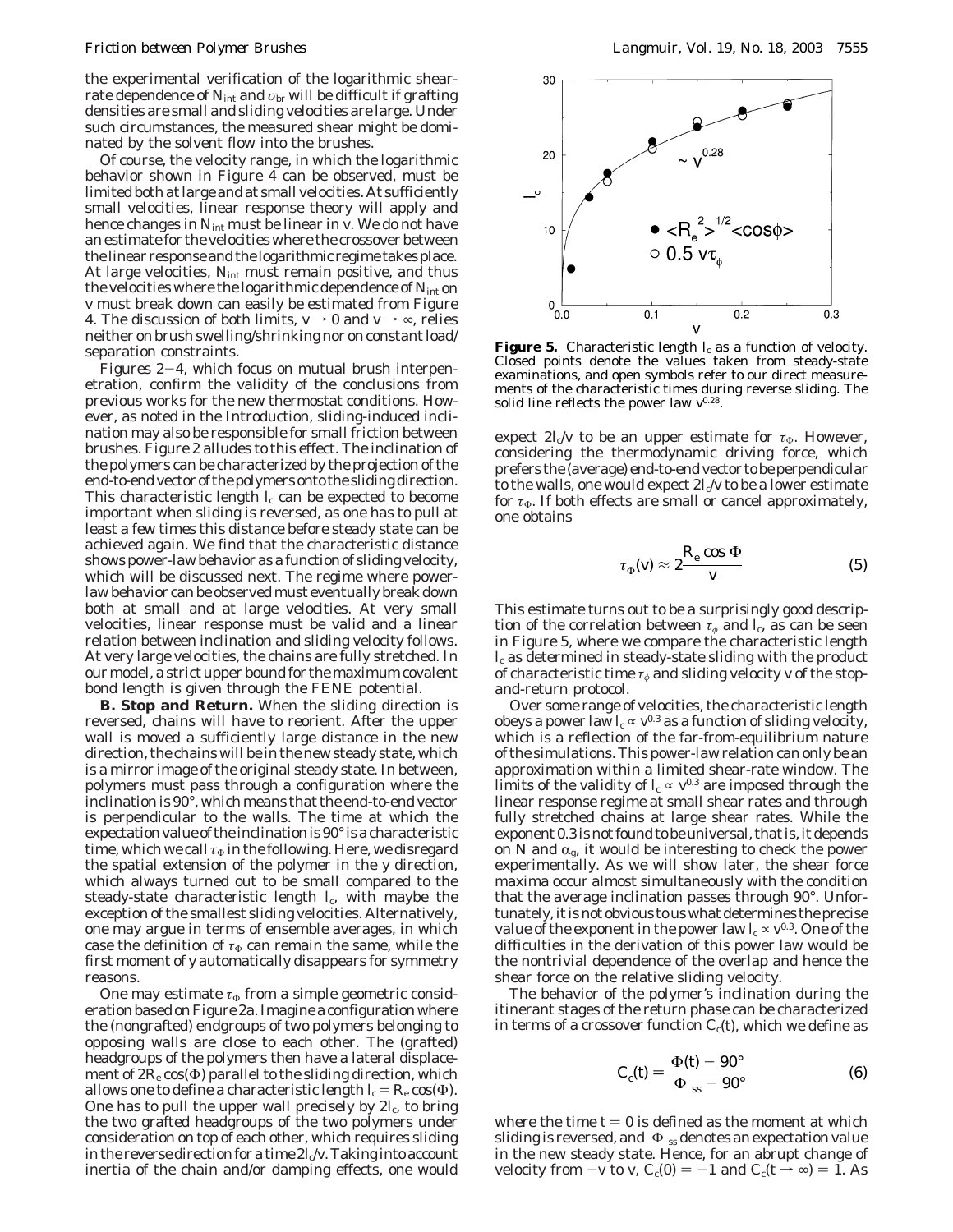

**Figure 6.** Crossover function  $C_c(t)$  defined in eq 6 as a function of normalized time *t*/*τ*<sub>Φ</sub> during stop-and-return for various sliding velocities. Inset: Time dependence of the end-end distance  $R_{e}$  normalized by the steady-state values.

shown in Figure 6, the general behavior of the crossover function is rather independent of the sliding velocity *v*.

It is also interesting to study the absolute value of the end-to-end vector  $R_e$ , which is shown in the inset of Figure 6. For this purpose, it is convenient to introduce a new characteristic time  $\tau_R$ , which is defined as the time elapsed between the moment where the sliding direction is inverted and the moment at which the expectation value of  $R_{e}$  is minimal. It is obvious that the polymers are strongly compressed during the return phase. This requires energy, which will eventually be dissipated as heat. An increase of the relative (and hence absolute) compression of the polymers is observed with increasing sliding velocities. We may note in passing that  $\tau_R$  and  $\tau_\Phi$ are strongly correlated; that is, for our data we found  $\tau_R$  $\approx$  0.9 $\tau_{\Phi}$ . The data for the compression in the inset of Figure 6 superimpose less systematically than for the inclination angle shown in the main part of Figure 6.

A question discussed in the literature is whether brushes swell or shrink when slid against each other. Previously, we found almost constant brush heights for constantvelocity sliding,15 supporting the theory of Rabin and Alexander.16 One can conclude from Figure 6 that *R*<sup>e</sup> decreases upon return, while sin(Φ) goes through a maximum; hence a more detailed analysis is necessary to find the behavior of the product  $R_{\rm e}$  sin( $\Phi$ ), which gives the brush height. Such an analysis is shown in the top of Figure 7, in which the solid line reflects the theory of Rabin and Alexander, who predicted constant brush heights for constant-velocity sliding. One can see that the curves clearly lie above that line, indicative of brush swelling. Our data do not include the return to steadystate, constant-velocity sliding, which would require the data to join the Rabin-Alexander line again. The observation of brush swelling during the return phase is in agreement with Doyle et al.'s simulations of oscillatory shear.8 They suggested that swelling is due to a diffusive process of monomers into the overlap region, which is consistent with our observations concerning the return protocol.

The bottom part of Figure 7 shows snapshots of the polymers during the return phase. The snapshots are separated by time intervals  $2\tau_{\Phi}$ , and time progresses from the left to the right. It can be seen that the inclination of both polymers is approximately 90 $^{\circ}$  after  $2\tau_{\Phi}$ ; however, a memory or hysteresis in the structure of the polymer



Figure 7. Top: Comparison between inclination angle and end-end distance during the transition  $v \rightarrow -v$ . Bottom: Time evolution of a randomly chosen chain from the upper brush (filled symbols) and the lower brush (open symbols) during crossover to a new steady state.

belonging to the upper wall persists even after the upper wall has been slid by a distance  $6\tau_{\Phi}v$ .

As the brushes swell during the return phase, the mutual brush interpenetration or the overlap should be large. Keeping in mind the correlation between brush overlap and shear forces for the steady-sliding regime, shear forces thus must be high during swelling. These conclusions are confirmed in Figure 8. In the top row, we show the overlap (as measured by  $N_{\text{int}}$ ) as a function of time *t* without (left) and with (right) giving the system time to relax. The bottom row shows the corresponding shear forces  $\sigma_{\rm br}$ . As expected, both  $N_{\rm int}$  and  $\sigma_{\rm br}$  are maximal after sliding in the new direction was imposed for a time *τφ*. This means that both quantities are maximal when the average inclination angle  $\Phi$  is approximately 90°.

The inset of Figure 8 shows the waiting-time dependence of the maximum shear force during the itinerant phases of return. While an increased maximum shear stress is detected for the waiting time  $t_{rel} = 50$ , our data suggest that the overshoot decreases eventually. However, it is very difficult to get good statistics due to the poor signalto-noise ratio. All the data presented in Figure 8 are the averages over 10 independent simulations of a system containing 3990 particles, where each single run is  $10<sup>5</sup>$ 106 MD steps long. One may yet speculate that the relatively weak dependence of the maximum in  $σ$ <sub>br</sub> on the relaxation time *t*rel might be due to the fact that the driving forces in our system are essentially entropic, while in experimental systems,<sup>13</sup> energy relaxation could induce the logarithmic increase of the maxima in  $\sigma_{\rm br}$  with  $t_{\rm rel}$ . Processes requiring energy activation such as cis-trans conformation changes are not included in our model.

From our results on the itinerant behavior during the return phase, it is possible to draw some semiquantitative conclusions on oscillatory shear. For this purpose, we make the thought experiment of moving the upper wall a distance 2*A* at constant velocity *v* in one direction. We then suddenly invert the sliding direction and move again the same distance, whereupon we reiterate the procedure. This thought experiment would roughly mimic rheological driving with amplitude  $\mathcal A$  and period  $T = 4 \mathcal{A}/v$  or alternatively frequency  $\omega = \pi v/2 \mathcal{A}$ . In our thought experiment, one would expect friction to be large if the dissipated energy per area and slid distance {∫d*xσ*(*x*)}/ ∫d*x* is maximal. Here, *x* denotes the distance that the upper wall has moved parallel to the new direction since the last return; hence ∫d*x* = 2*A* between two returns. (15) Kreer, T.; Müser, M. H. *Wear*, in press. (16) Rabin, Y.; Alexander, S. *Europhys. Lett*. **1990**, 13, 49. (16) Rabin, Y.; Alexander, S. *Europhys. Lett*. **1990** 

<sup>(16)</sup> Rabin, Y.; Alexander, S. *Europhys. Lett*. **1990**, *13*, 49.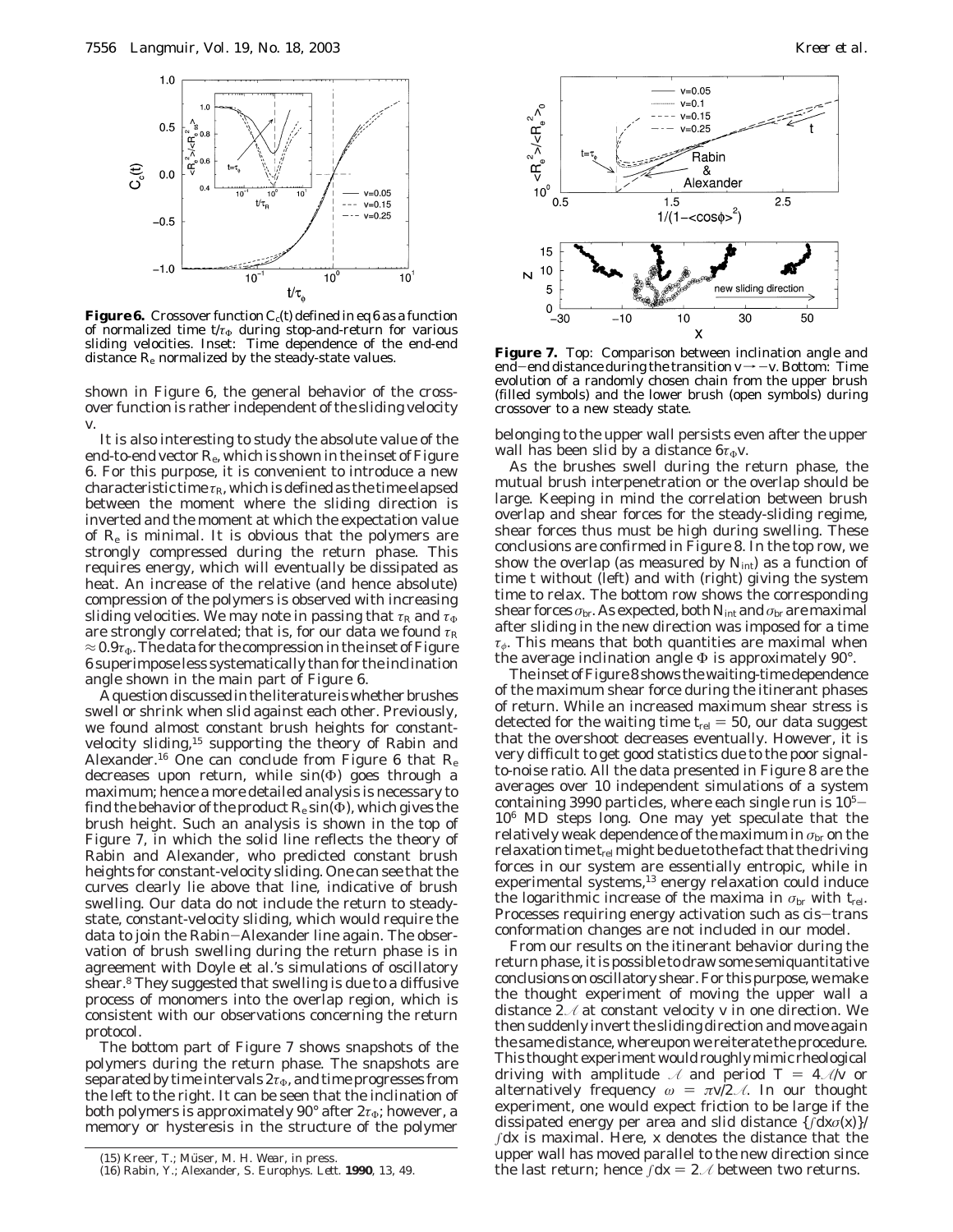

**Figure 8.** Number of interactions (top row) and direct shear stress between brushes (bottom row) normalized by their steady-state values for *t<sub>rel</sub>* = 0 (left colon) and *t<sub>rel</sub> = 50 (right colon) during reversal sliding. Error bars are given for <i>v* = 0.05 and are equal or<br>smaller for higher velocities. Inset: Height of the maximum for *v* = 0.2 as smaller for higher velocities. Inset: Height of the maximum for  $v = 0.2$  as a function of waiting time. The horizontal line denotes<br>the value for *t*<sub>re</sub> = ∞, i.e., sliding is initiated out of thermal equilibrium ( $v = 0$ ). the value for  $\bar{t}_{rel} = \infty$ , i.e., sliding is initiated out of thermal equilibrium ( $v = 0$ ).

From the lower part of Figure 8 (left-hand side), one would expect maximum friction if the net distance moved per semicircle (2*A*) would presumably be close to but less than  $2\tau_{\Phi}$ *v*. This rough estimate would also follow from the bottom part of Figure 6. A similar result, maybe a slightly lower value for the "optimal" amplitude *A*, would be obtained if our goal was to maximize the mutual brush overlap; see the upper part of Figure 8 (left-hand side). All these estimates anticipate that the characteristic driving amplitude *A*<sup>c</sup> defined by

$$
\mathcal{A}_{c} = \mathbf{v} \mathbf{t}_{\Phi} \propto \mathbf{v}^{0.3} \tag{7}
$$

maximizes the energy loss. For  $\mathcal A$  much greater than  $\mathcal A_c$ , steady state would be reached. In steady state, there is less resistance to sliding than during large fractions of the itinerant return phase. For  $A \ll A_0$ , shear stresses would not even reach the steady-state value and hence energy loss would be small as well. This power law might be related to the time needed to reach steady-state conditions if one starts from equilibrated configurations at  $v = 0$ ; see for instance the introduction in ref 17.

If we incorporate the power law  $I_{\rm c}$   $\propto$   $v^{0.3}$  (shown in Figure 5) into our conclusions, then we expect the characteristic driving amplitude  $A_c$ , for which the dissipation is maximal, to scale with *v*0.3; see eq 7. Here *v* is the maximum velocity in oscillatory driving. Alternatively, the frequency at which friction is maximum is expected to scale with a power law close to *v*0.7, where *v* is again the maximum velocity during the rheological experiment. Of course, this prediction is only an approximation and it can only hold in the velocity range where the power law  $l_c \propto v^{0.3}$  is a reasonable description.

We want to conclude this section with a comment on the two ensembles constant separation, which was our choice, versus constant load. While we consider constant load to be closer to many technical applications, constant separation is often imposed in experiments, in particular

when normal forces are measured and hence applied to the system under investigation. Although we intend to interpret experimental results, it is still necessary to discuss the consequences of stop-and-return under constant-load conditions. When we reverse sliding, we observe an increase in the normal force between the upper and lower brushes in the order of 10%. This observation clearly demonstrates that the constant load and the constant separation ensembles are not identical. Moreover, it shows once more that it is often not possible to properly define a friction coefficient under constant separation, $14$  in particular in the stop-and-return protocol, where it is even difficult to define a meaningful average load. However, the brushes are very soft, which allows them to accommodate the additional normal force rather easily. In a few test runs at constant load, we noted that the relative corrections to the shear force and other observables of interest such as the compression of the polymers were even smaller than those in the normal force. This means that there are only small quantitative changes rather than qualitative changes, when we move from constant separation to constant load; that is, the shear force overshoot would be reduced from a 100% overshoot to an overshoot in the order of but greater than 90%.

**C. Stop and Go.**While inversion of the driving direction leads to a strong deviation from steady-state sliding, effects are more subtle when sliding is reimposed in the original direction after some waiting time *t*rel. Of course, in the limit of  $t_{\rm rel}$   $\rightarrow \infty$  the protocols (i) stop, 'wait', and *return* and (ii) stop, 'wait', and *go* must lead to the same behavior. However, as relaxation times are extremely large in compressed brushes, the relaxation to the zero-stress equilibrium structure is hardly ever reached.

The relaxation after stopping for our model system has already been investigated in ref 15. The inset of Figure 1 in that paper shows that the brushes essentially relax along the Rabin-Alexander line, while inversion of the sliding direction leads to brush swelling as demonstrated in the top part of Figure 7. Here, we will be concerned (17) Kröger, M.; Loose, W.; Hess, S. *J. Rheol.* **1993**, 37, 1057. with the question of how the system goes back into steady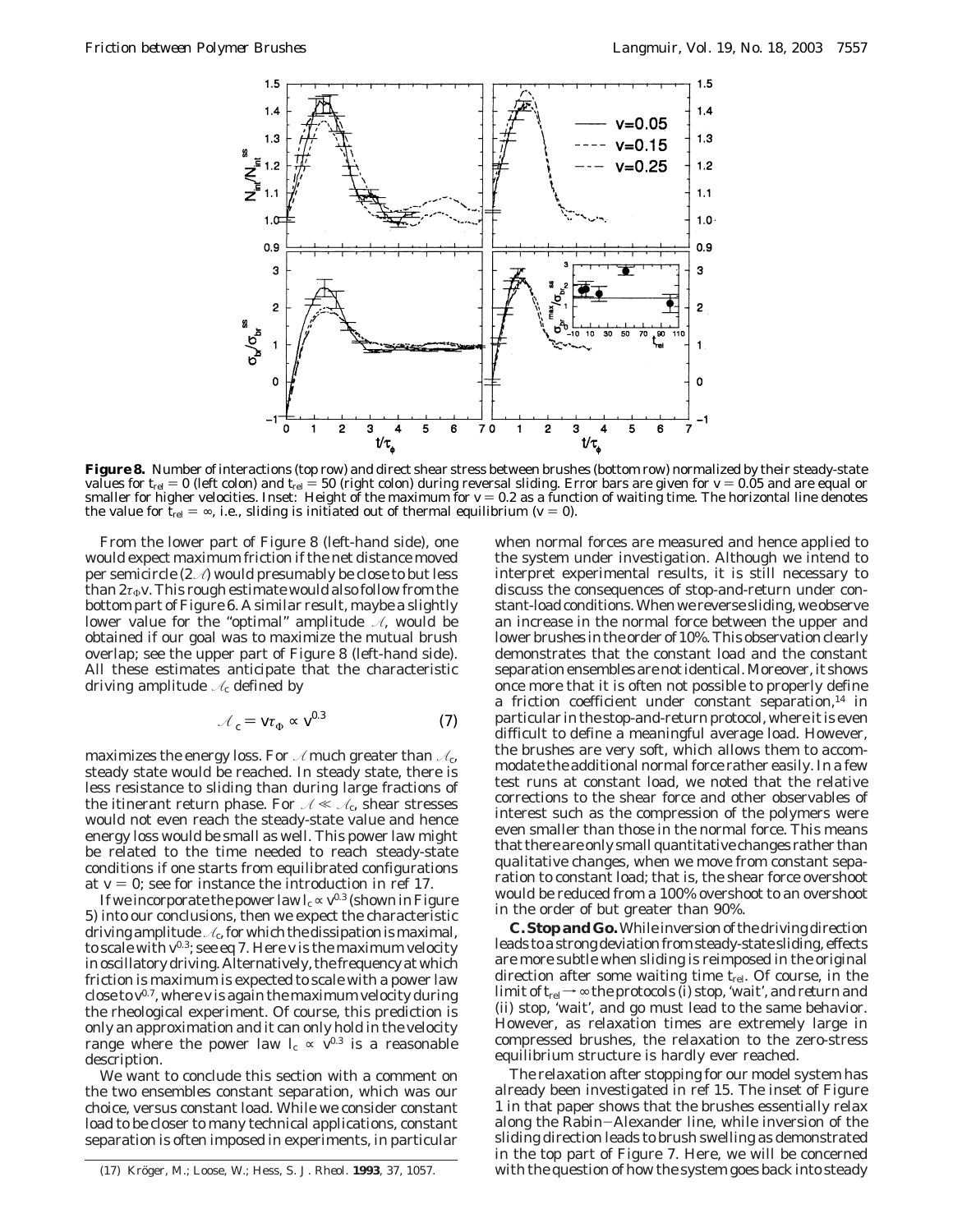

**Figure 9.** Transition functions of rheological observables for the stop-and-go protocol. The time axis is rescaled by the characteristic time *τ*rheo, defined as the time where *∂C*(*t*)/*∂t* becomes positive. At time  $t = t_1$ , sliding is reinitiated after the system could relax for a time  $t_{rel} = 50$ . Left: Squared end-toend distance. Right: Inclination angle. Inset: Characteristic time as a function of velocity.

sliding after it was given the opportunity to relax. The structural changes during this process will be characterized with the help of a transition function *C*(*t*), which is defined as

$$
C(t) = \frac{\langle \mathcal{A}(t) \rangle - \langle \mathcal{A}^{v=0} \rangle}{\langle \mathcal{A}(t_1) \rangle - \langle \mathcal{A}^{v=0} \rangle}
$$
(8)

where *A* denotes the observable of interest, that is, endto-end distance and average inclination.  $t_1$  is defined as the time at which sliding is reinitiated, and  $\langle \mathcal{A}^{v=0} \rangle$  denotes the expectation value of the observable *A* at zero-stress equilibrium. The transition functions of the squared endto-end vector and the inclination angle are shown in Figure 9 as a function of time for a relaxation time  $t_{rel} = 50$ . The time axis is expressed in units of *τ*<sub>rheo</sub>, which is defined as the time at which the free endgroup reacts to the reinitialization of motion, that is, where *∂C*(*t*)/*∂t* becomes positive.

After sliding is reinitiated, polymers stretch and incline in a characteristic fashion. For all velocities and relaxation times employed in this study, no swelling is observed during this itinerant go phase. The only observable that shows quite universal behavior is the number of interactions *N*int, which decays exponentially with time toward the steady-sliding value, once sliding is reinitiated. This is shown on the left-hand-side of Figure 10. The corresponding relaxation time increases strongly with decreasing velocity *v*, which is again indicative of the far-fromequilibrium nature of the system.

It is interesting to note that the shear force does not show a significant overshoot (stiction peak) (see the righthand-side of Figure 10), which is again in contrast to the stop-and-return protocol. Only for the two large velocities  $v = 0.15$  and  $v = 0.25$ , a small hump in the shear force is observed, which is indicative of the mechanical contact's structural relaxation. There is no characteristic length or other scaling concept that would allow us to superimpose data as well as we could for the stop-and-return protocol in Figure 8.

Summarizing, we confirm our previous result that the shear forces decay more rapidly than the polymer structure; in particular,  $\sigma_{\rm br}$  decays more rapidly than the inclination of the end-to-end vector.15 However, indirect



**Figure 10.** Left: Number of interactions as a function of time. The time axis is rescaled so that all data collapse on the same point at unity. Inset: Characteristic time as a function of velocity. Right: Shear stress as a function of driven distance.

information about the degree of structural relaxation can be obtained by comparing the stop-and-go and the stopand-return protocol. If the structural relaxation is not complete yet, larger shear stress maxima will be found if the sliding direction is inverted than if the sliding is continued parallel to the original direction.

### **IV. Conclusions**

In this paper, we presented the study of a generic model for the relative, sliding motion of two surfaces bearing end-anchored polymers in good solvent conditions. Our focus was on contrasting stationary and nonstationary sliding modes. The two nonstationary sliding modes follow two different protocols: (i) stop and return and (ii) stop and go. In either case, the system can relax for some time before sliding is reimposed.

The strong correlation between shear forces and mutual brush overlap observed previously<sup>1</sup> is found to persist, even though in the new study, the thermostat does not act in the sliding direction. The overlap controls friction not only during stationary sliding but also in nonstationary conditions. If the sliding direction is inverted, the brushes swell, which leads to an enhanced brush overlap during the itinerant return phase. This swelling is reflected in a pronounced maximum of the shear stress *σ*br. The swelling is also consistent with the increase of the normal forces reported during oscillatory shear flow.5

Shear stresses are maximal in the stop-and-return protocol when the average inclination of the polymers passes through 90°. The characteristic distance  $\mathcal{A}_{c}$  that the upper wall has to be moved relative to the lower wall for the shear stress maxima to occur is found to be *twice* the lateral extension  $l_c$  of the polymers in steady-state, constant-velocity conditions. Hence, experiments employing oscillatory shear might allow one to determine the polymer's inclination under constant-velocity conditions rather precisely. In a limited range of velocities,  $l_c$  is found to be proportional to  $v^{0.3}$ , where *v* is the relative sliding velocity. Although the exponent 0.3 is not universal, that is, it depends on the ratio of grafting density and critical grafting density, it would be interesting to check experimentally for a power-law behavior. This could be done for example using oscillatory shear, where *A* would have to be associated with the driving amplitude and the velocity *v* would roughly equal *Aω* with *ω* being the driving frequency. Note that the predicted shear stress maxima (or maxima in effective viscosity) for  $A \approx 2l_c$  are the consequence of the strong nonequilibrium state of the